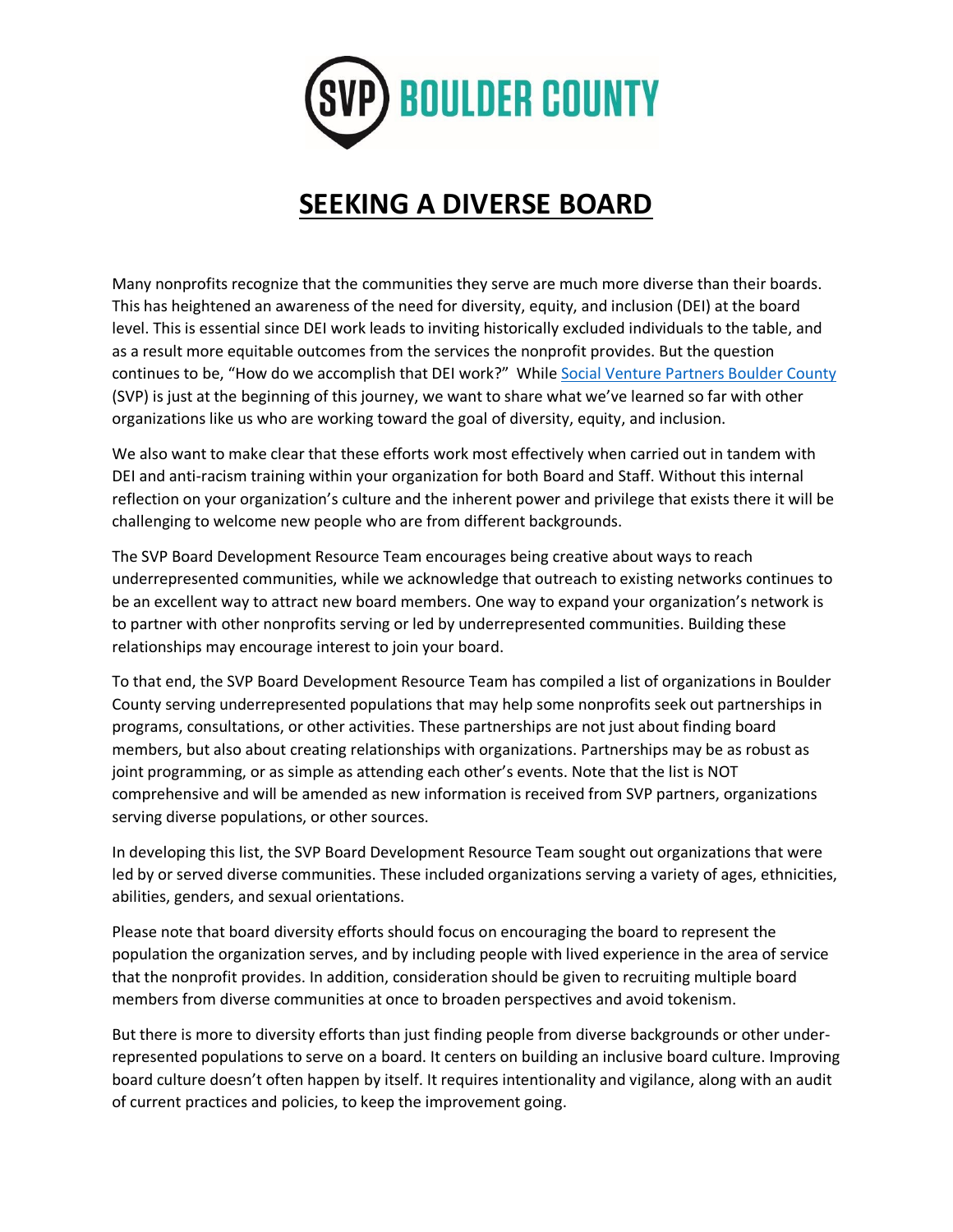

Having an inclusive board culture is important for many reasons:

- It improves the intercultural functioning and efficiency of the board in everything it does
- It helps to engage new board members.
- Through that engagement, it enriches the quality of discussions, leading to better decisionmaking, learning, and connections. It reduces board turnover by making the experience of volunteer board members more meaningful and personally fulfilling

What does an "inclusive board culture" mean? It encompasses several important aspects of board functioning. Some of those are:

- Encourage and welcome diverse opinions. Every voice on the board is important and should be heard. All people should feel welcomed and valued.
- Accept disagreement and take it with mutual respect.
- Conflicts between board members should be resolved directly and not be allowed to fester.
- Recognize that "great is the enemy of good." Actively engage, be prepared to ask clarifying questions in an effort to move forward and look for ways to make progress toward the goal.
- Welcome, value and seek diversity proactively.
- Integrate cultural knowledge within individuals and board.
- Be aware of bias within society and within the organization.
- Recognize dynamics of power (sexism, racism, heterosexism, ageism, classism).
- Understand the impact of systemic inequities in society and the individuals served by their organizations.
- Openly engage in conversations of race and differences.
- Acknowledge the value of members of color perspectives and leverage their input to develop enhanced strategies.

Other considerations in trying to develop an inclusive and diverse board include:

- Building a "board matrix" to identify skills and perspectives needed on the board, now and in the future.
- Aligning board diversity with the mission, which will include having the right skills in addition to a diversity of opinions included on the board.
- Devote significant funds to DEI education for the Board and Staff. This budget line item is not only necessary to bring on experts to help with that training but show the intention of the organization to learn and grow.
- The board composition should reflect the stakeholders in the organization. Depending on the services offered by the nonprofit, diversity of gender identity, ableism, age (particularly the elderly, youth, and even early childhood), or other characteristics in addition to race and cultural background may be critically important and should be considered.
- Discussing how the board thinks that increasing diversity will improve organizational outcomes. For DEI work to be effective, it must be intentional. And by recognizing its value up front, the benefits of DEI will be more fully realized.